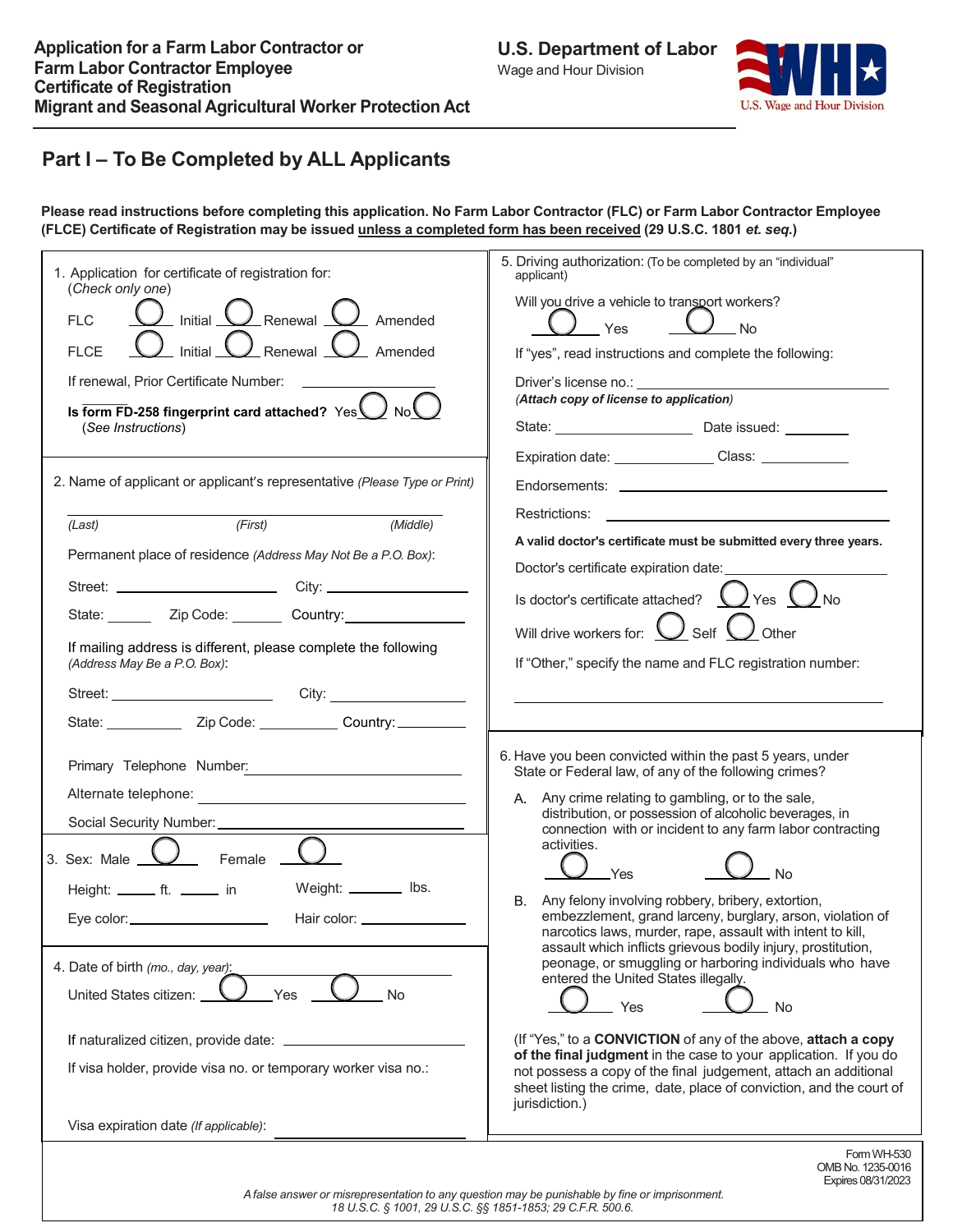#### **IF YOU ARE APPLYING AS A FARM LABOR CONTRACTOR, CONTINUE WITH PART II**

#### **IF YOU ARE APPLYING AS A FARM LABOR CONTRACTOR EMPLOYEE, SKIP PART II AND GO DIRECTLY TO PART III**

(A Farm Labor Contractor Employee is a person who performs farm labor contracting activities solely on behalf of a [specific] Farm Labor Contractor holding a valid Certificate of Registration and is not an independent Farm Labor Contractor who would *be required to register under the Act in his/her own right.)*

## **Part II – To Be Completed by Farm Labor Contractor (FLC) Applicant**

| 7. The applicant is a/an: (Check One)                                                                                               |  |  |  |
|-------------------------------------------------------------------------------------------------------------------------------------|--|--|--|
| Individual<br>Corporation<br>Partnership<br>Other (Specify)                                                                         |  |  |  |
|                                                                                                                                     |  |  |  |
| Applicant name to appear on certificate (for example, legal name of corporation or doing business as / dba) (Area code)<br>(Number) |  |  |  |
| If the applicant has submitted any other applications under a different name(s), provide the names here                             |  |  |  |
|                                                                                                                                     |  |  |  |
| Business address to be listed on certificate (if different from the permanent place of residence in Item 2)                         |  |  |  |
| (City)<br>(State)<br>(Zip Code)<br>(Street)                                                                                         |  |  |  |
|                                                                                                                                     |  |  |  |
| State of incorporation: _________________                                                                                           |  |  |  |
| 8. Check each activity to be performed involving migrant and/or seasonal agricultural workers for agriculture employment:           |  |  |  |
| Recruit<br>Transport<br>Solicit<br>Hire<br>Furnish<br>Employ                                                                        |  |  |  |
|                                                                                                                                     |  |  |  |
| 9. Give the greatest number of migrant and/or seasonal agricultural workers that will be in the crew(s) at any time:                |  |  |  |
| <b>No</b><br>Indicate whether you employ or intend to employ H-2A visa workers. Yes $\sqrt{ }$<br>How many?                         |  |  |  |
| Indicate whether you employ or intend to employ H-2B visa workers. Yes $\bigcup$ How many?<br>$No_$                                 |  |  |  |
|                                                                                                                                     |  |  |  |
|                                                                                                                                     |  |  |  |
| 10. Will you be directly transporting workers or engaging others to provide transportation?                                         |  |  |  |
| No. Explain how workers will get to the worksite:                                                                                   |  |  |  |
|                                                                                                                                     |  |  |  |
| es. Number of Workers: ________ Type of vehicle(s) and seating capacity: ________                                                   |  |  |  |
| If "No," proceed to Item 11. If "Yes," answer the questions below:                                                                  |  |  |  |
| Will any single trip be more than 75 Miles round-trip?                                                                              |  |  |  |
| Yes. Is a properly completed WH-514 Vehicle Mechanical Inspection Report attached for each vehicle?<br>Yes                          |  |  |  |
| No. Is a properly completed WH-514a Vehicle Mechanical Inspection Report attached for each vehicle?                                 |  |  |  |
| (item 10 continues on next page)                                                                                                    |  |  |  |
|                                                                                                                                     |  |  |  |
|                                                                                                                                     |  |  |  |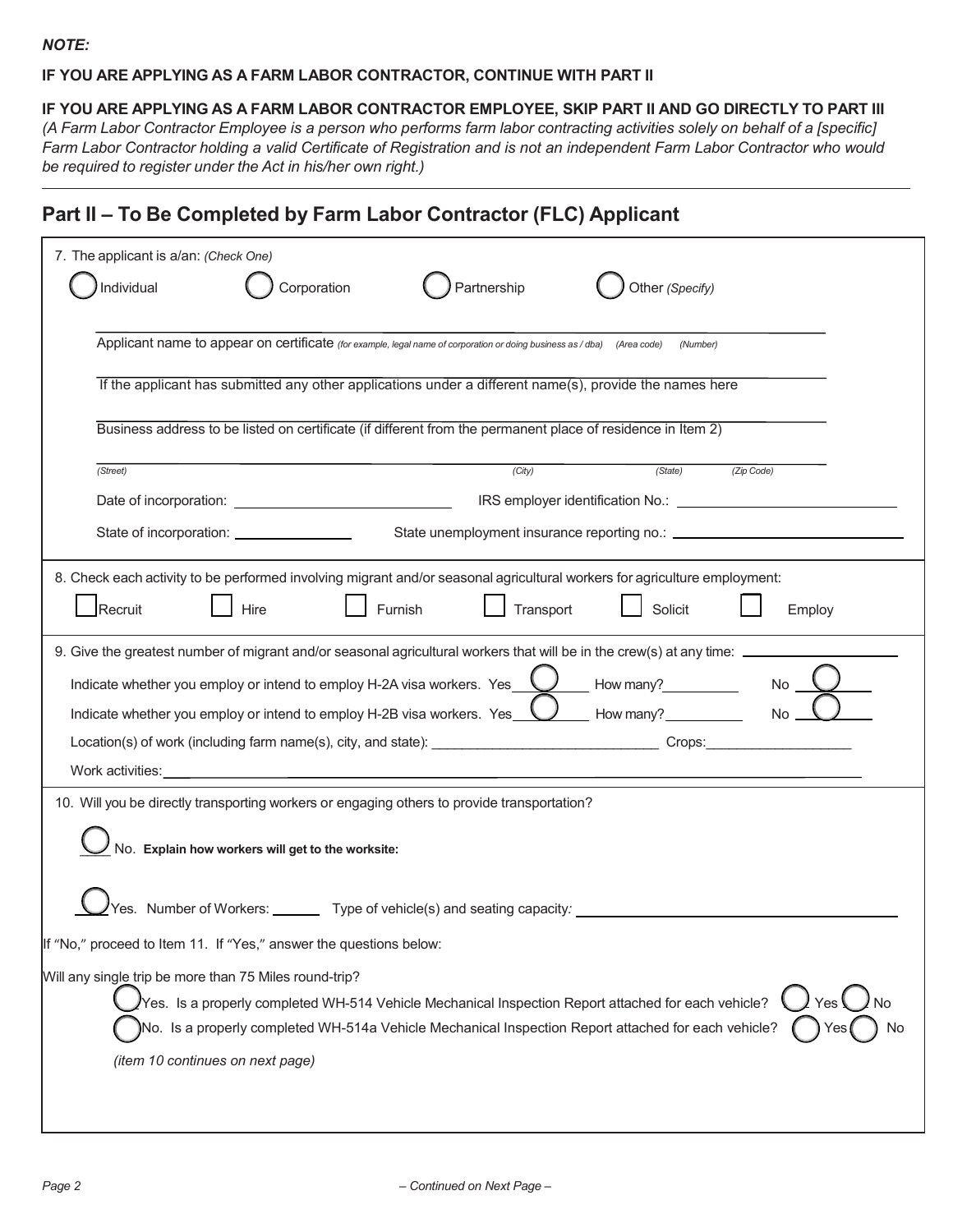| 10. continued                                                                                                                                                                                                                                                                                                                                                                                                                                                                                                                                                                                                                                                                   |  |  |
|---------------------------------------------------------------------------------------------------------------------------------------------------------------------------------------------------------------------------------------------------------------------------------------------------------------------------------------------------------------------------------------------------------------------------------------------------------------------------------------------------------------------------------------------------------------------------------------------------------------------------------------------------------------------------------|--|--|
| How will the applicant comply with the insurance or liability bond requirements? (Check all that apply and attach proof of<br>compliance for each of the vehicle insurance or liability bond options listed below.)                                                                                                                                                                                                                                                                                                                                                                                                                                                             |  |  |
| $\Box$ Vehicle liability insurance coverage in the amount of not less than \$100,000 for each seat in the vehicle.<br>$\Box$ Liability bond.                                                                                                                                                                                                                                                                                                                                                                                                                                                                                                                                    |  |  |
| $\Box$ State workers' compensation insurance coverage and a minimum of \$50,000 per accident in motor carrier or other<br>appropriate insurance covering loss or damage to the property of others (excluding cargo). The workers' compensation<br>policy must cover all circumstances in which the migrant or seasonal agricultural workers will be transported or, if<br>necessary, additional coverage through a liability insurance policy or liability bond must be procured for<br>transportation not covered by the State law. (If using workers' compensation coverage in lieu of vehicle insurance,<br>the applicant must complete the following additional questions.) |  |  |
| If using state workers' compensation insurance coverage in lieu of vehicle insurance, check all circumstances in which the<br>applicant will transport workers and sign below:                                                                                                                                                                                                                                                                                                                                                                                                                                                                                                  |  |  |
| $\Box$ Daily transportation between living quarters and worksite                                                                                                                                                                                                                                                                                                                                                                                                                                                                                                                                                                                                                |  |  |
| $\Box$ Recurring transportation to run errands (e.g., to the grocery store, laundromat, etc.)                                                                                                                                                                                                                                                                                                                                                                                                                                                                                                                                                                                   |  |  |
| □ Long distance travel between worksites, or to/from the worker's permanent residence in a different city, state, or country<br>$\Box$ Other (describe):                                                                                                                                                                                                                                                                                                                                                                                                                                                                                                                        |  |  |
| I affirm that I have truthfully listed all circumstances in which I will transport workers, and that my workers'<br>compensation policy covers these circumstances under applicable State law. I further affirm that I will not transport<br>workers in any circumstances not covered under applicable State law by my workers' compensation policy.<br>SIGNATURE OF APPLICANT:                                                                                                                                                                                                                                                                                                 |  |  |
| 11. Will you own or control any facility or real property which will be used by migrant agricultural workers in the crew(s) at any time?                                                                                                                                                                                                                                                                                                                                                                                                                                                                                                                                        |  |  |
| No. Give the name and address of all persons<br>Yes. Submit statement identifying all housing to be<br>who own or control housing to be used by<br>used and proof that such housing meets all<br>migrant agricultural workers in the crew.<br>applicable Federal and State safety and health<br>standards.                                                                                                                                                                                                                                                                                                                                                                      |  |  |
|                                                                                                                                                                                                                                                                                                                                                                                                                                                                                                                                                                                                                                                                                 |  |  |

# **CERTIFICATION**

I certify that compensation is to be received for the intended farm labor contractor services and that all **representations made by me in this application are true to the best of my knowledge and belief.**

**Applicant's Signature and Title** *(if other than individual)* **and Date**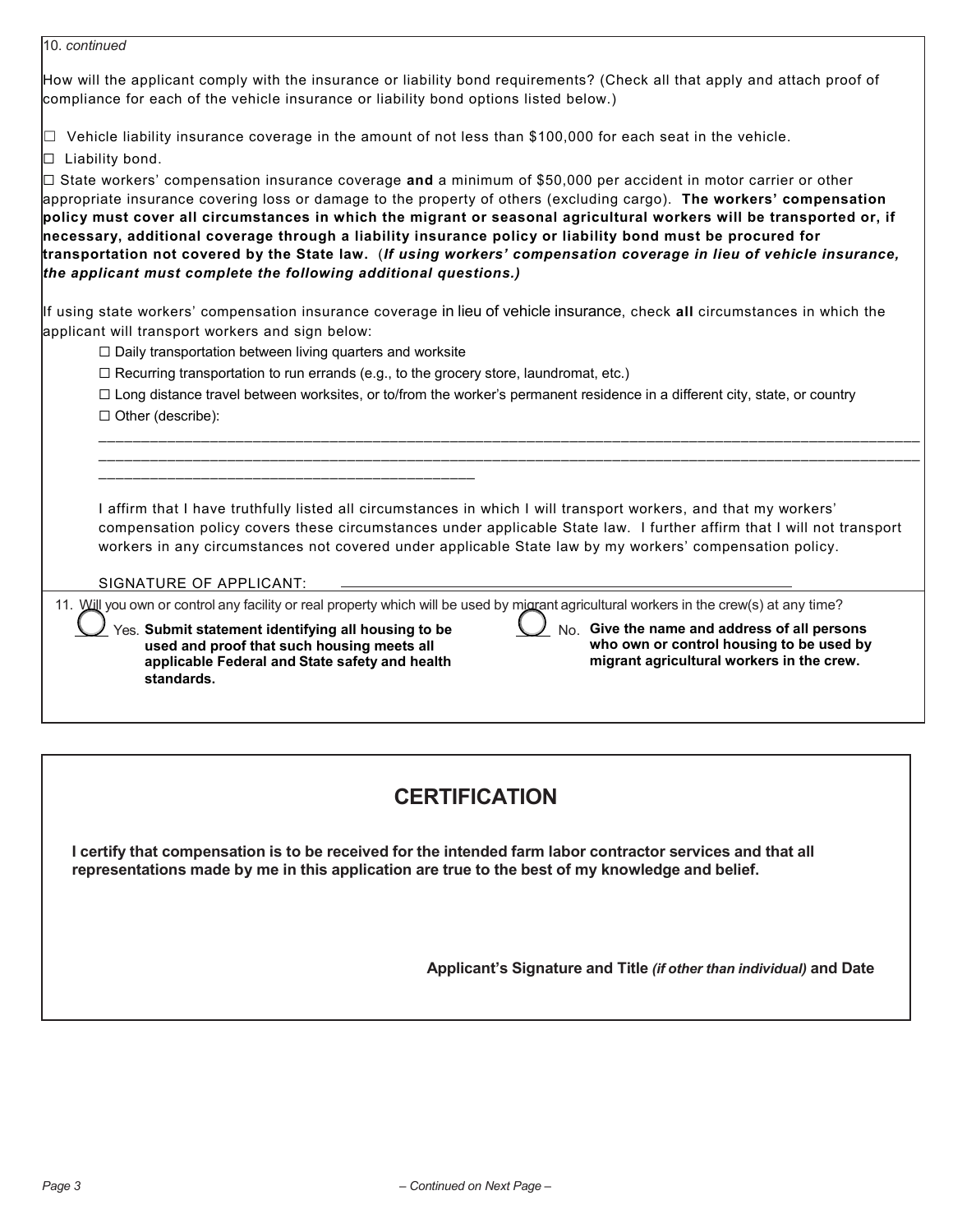### **Statement of Intention to Comply with Housing Requirements of the Migrant and Seasonal Agricultural Worker Protection Act (MSPA)**

Section 102(3) of the MSPA requires that an applicant for a certificate of registration with authorization to house migrant agricultural workers shall file a statement identifying each facility or real property to be used by the applicant to house any migrant agricultural worker during the period for which registration is sought. 29 U.S.C. § 1812(3); 29 C.F.R. § 500.45(c). If the facility or real property is or will be owned or controlled by the applicant, such statement shall provide documentation showing that the applicant is in compliance with all substantive Federal and State safety and health standards with respect to each such facility or real property. I hereby declare that I will not house migrant agricultural workers in any facility or real property I own or control until I have submitted all necessary written evidence and have been issued a Certificate of Registration with housing authorized. I understand that I may then house migrant agricultural workers only in facilities or real property which has been authorized by the Secretary of Labor

Signature of Applicant \_\_\_\_\_\_\_\_\_\_\_\_\_\_\_\_\_\_\_\_\_\_\_\_\_\_\_\_\_\_\_\_\_\_\_\_\_\_ Date \_\_\_\_\_\_\_\_\_\_\_\_\_\_\_\_\_\_\_\_\_\_\_\_\_

# **Statement of Intention to Comply with Transportation Requirements of the Migrant and Seasonal Agricultural Worker Protection Act (MSPA)**

When using, or causing to be used, any vehicle for providing transportation to migrant and/or seasonal agricultural workers, I declare that I will ensure that each vehicle conforms to applicable Federal and State safety regulations, that it has an insurance policy or liability bond in effect which insures me against liability for damage to persons or property arising from transporting any migrant or seasonal agricultural workers in that vehicle, and that each driver has a valid and appropriate license, as provided by State law, to operate the vehicle. I further declare that I will not transport migrant or seasonal agricultural workers in any vehicle I own or control until I have submitted all necessary written evidence and have been issued a Certificate of Registration with transportation authorized, and that I will maintain the vehicle(s) in accordance with applicable Federal and State safety regulations, maintain insurance at the required levels, and transport only in circumstances that are covered by my insurance.

Signature of Applicant \_\_\_\_\_\_\_\_\_\_\_\_\_\_\_\_\_\_\_\_\_\_\_\_\_\_\_\_\_\_\_\_\_\_\_\_\_\_ Date \_\_\_\_\_\_\_\_\_\_\_\_\_\_\_\_\_\_\_\_\_\_\_\_\_\_\_\_\_

# **Authorization of the Secretary of Labor to Accept Legal Process**

The following authorization is executed pursuant to section 102(5) of the MSPA. 29 U.S.C. § 1812(5); 29 C.F.R. § 500.45(e).

"I do hereby designate and appoint the Secretary of Labor, United States Department of Labor, as my lawful agent to accept service of summons in any action against me at any and all times during which I have departed from the jurisdiction in which such action is commenced or otherwise have become unavailable to accept service, and under such terms and conditions as are set by the court in which such action has been commenced."

Signature of Applicant \_\_\_\_\_\_\_\_\_\_\_\_\_\_\_\_\_\_\_\_\_\_\_\_\_\_\_\_\_\_\_\_\_\_\_\_\_\_ Date \_\_\_\_\_\_\_\_\_\_\_\_\_\_\_\_\_\_\_\_\_\_\_\_\_\_\_\_\_\_\_\_\_\_\_\_\_\_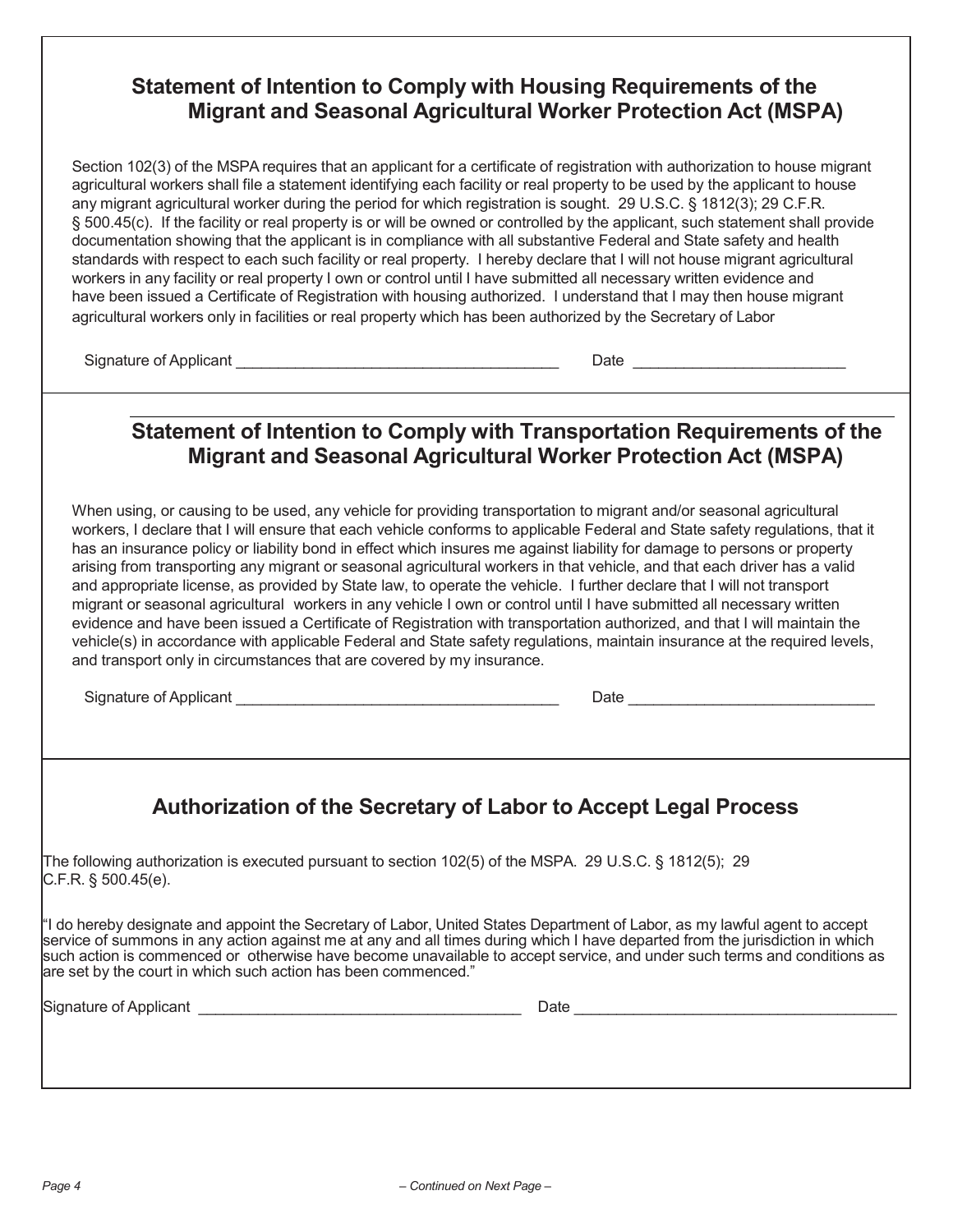# **PART III – To Be Completed by Any Applicant for a Farm Labor Contractor Employee (FLCE) Certificate of Registration**

| 12. Employer Identification (Name, Farm Labor Contractor Registration No.): | 13. Approximate Date the Planned Farm<br>Labor Activity Will Begin: |
|-----------------------------------------------------------------------------|---------------------------------------------------------------------|
| Name:                                                                       |                                                                     |
| Number: C-/<br>$\frac{1}{2}$<br>$\left  - \right $<br>$\left  - \right $    | (Month, Day, Year)                                                  |

# **CERTIFICATION**

I certify that I am an employee of the farm labor contractor identified above and will perform farm labor contracting activities only for that farm labor contractor and for no other farm labor contractor. I certify that all representations made by me in this application are true to the best of my knowledge and belief.

Signature of Applicant Date Date

# **Authorization of the Secretary of Labor to Accept Legal Process**

The following authorization is executed pursuant to section 102(5) of the MSPA. 29 U.S.C. § 1812(5); 29 C.F.R. § 500.45(e).

> "I do hereby designate and appoint the Secretary of Labor, United States Department of Labor, as my lawful agent to accept service of summons in any action against me at any and all times during which I have departed from the jurisdiction in which such action is commenced or otherwise have become unavailable to accept service, and under such terms and conditions as are set by the court in which such action has been commenced."

> > Signature of Applicant **Date**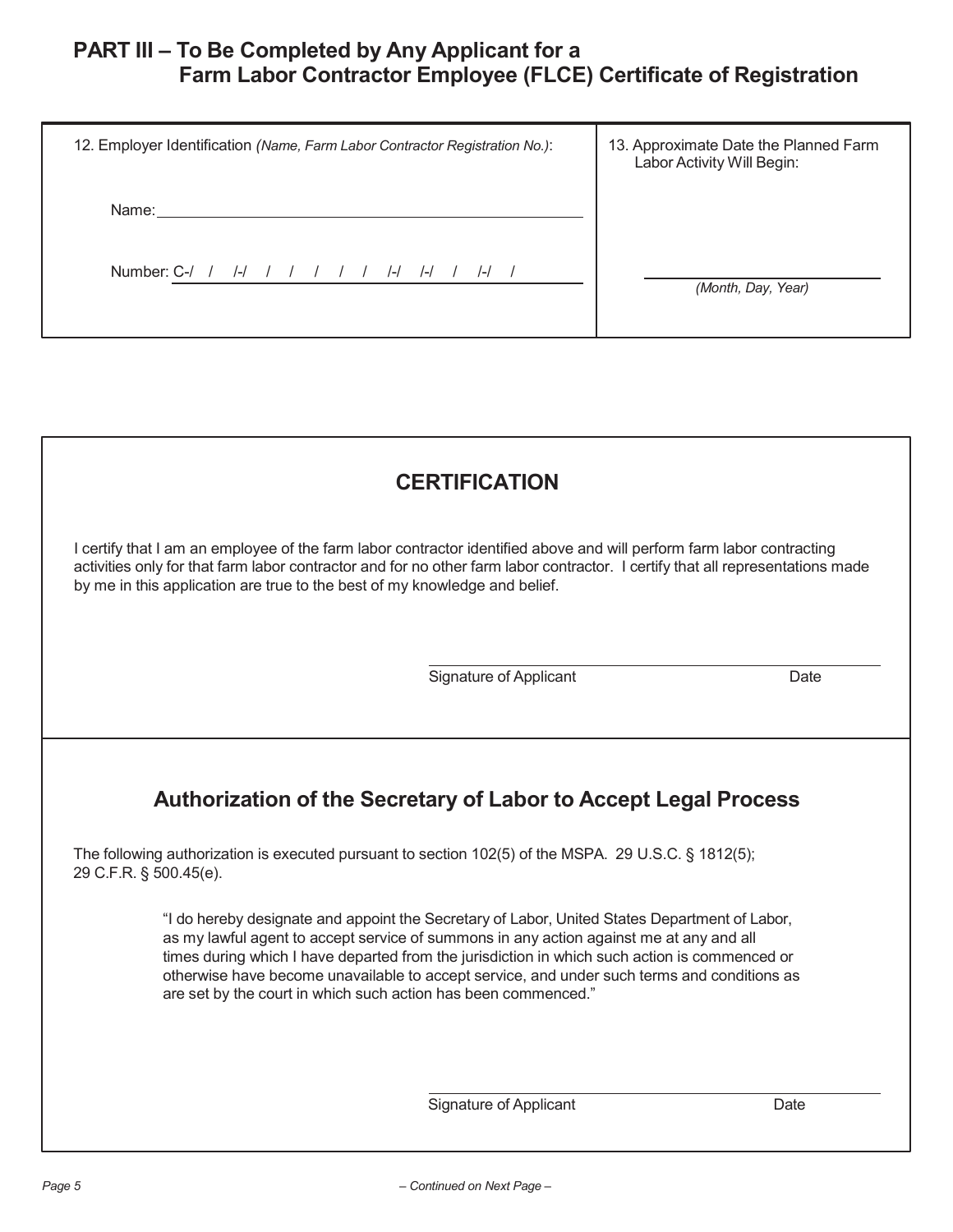## **Instructional and Informational Guide for Applying for a Certificate of Registration**

For Further Details, Refer to the Regulations (29 C.F.R. Part 500) and to the U.S. Department of Labor Publication, "Migrant and Seasonal Agricultural Worker Protection Act (MSPA)."

*NOTE:* Submission of this application form does not authorize the applicant to engage in farm labor contracting activities. If the application is approved, the applicant will be issued either a **Farm Labor Contractor (FLC) or a Farm Labor Contractor Employee (FLCE) Certificate of Registration.**

This application is divided into three parts: Part I is to be completed by all applicants and contains general **identifying information. Part II is to be completed** *only* **by applicants applying for a FLC Certificate of Registration. Part III is to be completed** *only* **by applicants applying for a FLCE Certificate of Registration.**

If you are applying for certificate renewal, your current certificate may be temporarily extended by the filing of a properly completed and signed application at least thirty (30) days prior to the expiration date of your current certificate.

If you are amending your current certificate to add a vehicle, housing facility, or real property that you will own, operate, or control, you must submit the appropriate information to obtain transportation or housing authorization within ten (10) days after you obtain or learn of the intended use of such vehicle, housing facility, or real property.

**Item 1 –** Application for certificate. (Please check only one block.)

If no FLC or FLCE (whichever is applicable) Certificate of Registration (Form WH-511 or WH-513) has ever been issued to you by the U.S. Department of Labor (even though you previously applied for one), check "initial." If your certificate has expired, check "initial." If a certificate has been issued to you by the U.S. Department of Labor and that certificate has not yet expired, check "renewal" and enter the number of the last certificate issued to you. If a certificate has been previously issued to you, but circumstances have changed that necessitate an amendment to your original certificate (e.g., change of permanent address, or to add or remove an authorization to transport, house, or drive covered workers), check "amended." If you are applying for an initial certificate, attach a completed Form FD-258, *Fingerprint Card*, to this application. If applying for a renewal certificate and your last Fingerprint Card is more than three years old, submit another completed Form FD-258. A Fingerprint Card is *not* required for applications to "amend" a Certificate of Registration.

**Type of Certificate –** Check *one* block to indicate whether applying as a FLC or as a FLCE.

**Items 2-4 –** Name of applicant or applicant representative. This item is to identify the person submitting the application. If the applicant is applying for a certificate as an individual, items 2-4 refer to the applicant's own information. If the applicant is a corporation, partnership or other, items 2-4 refer to the applicant representative's information. The applicant representative is a person who is authorized to act on behalf of the organizational applicant, such as an owner, president, or chief executive officer.

**Item 5 –** If you drive a motor vehicle to transport migrant or seasonal agricultural workers and you are applying for an initial certificate, submit a completed Form WH-515, *Doctor's Certificate*, with this application. If applying for a renewal certificate and your last Doctor's Certificate is more than three years old, submit another completed Form WH-515. We also allow the submission of unexpired, properly completed Department of Transportation doctor certification forms such as the DOT Medical Examiner's Certificate or the DOT Form 649-F *Medical Examination Report for Commercial Driver Fitness Determination*.

**Item 7 –** Operating as an individual or organization. If application is for a corporation, partnership, or other organization, each officer, director, partner, or employee who will engage in any of the covered farm labor contracting activities on behalf of the organization must obtain **either a FLC Certificate of Registration or a FLCE Certificate of Registration** prior to engaging in farm labor contracting activities.

Applicant name to appear on certificate. If the applicant is an individual, list the applicant's name and any trade names or doing business as (dba) names. If the applicant is a corporation, partnership or other, list the applicant's legal name and any applicable trade or dba names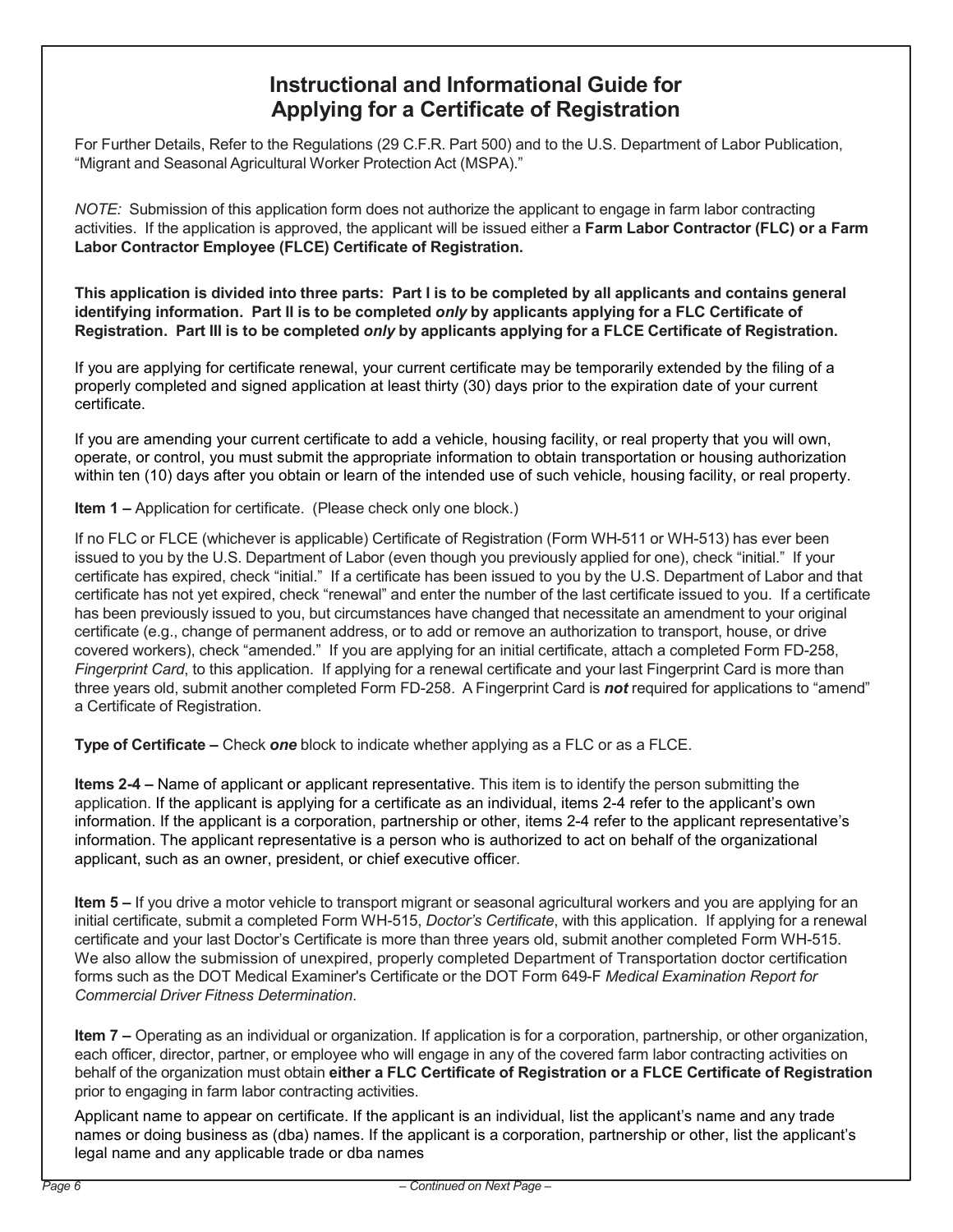Business address to be listed on the certificate. List the business address here if different from the applicant or applicant representative's permanent place of residence address listed in item 2. If the business address is the mailing address listed in item 2, you may write "mailing address." If this field is left blank, the certificate will list the applicant or applicant representative's permanent place of residence collected in item 2.

**Item 8 –** For a definition of "employ," *see* 29 C.F.R. § 500.20(h). All other terms have their common meaning.

**Item 10** – A certificate of registration **Authorizing the Applicant to Transport Migrant Workers** in connection with the applicant's business, activities, or operations as a farm labor contractor shall be issued only after the following have been submitted:

**1. Evidence of compliance** with applicable Federal and State rules and regulations as follows:

All vehicles which the applicant is to provide or arrange to furnish to transport migrant or seasonal agricultural workers must first be inspected and approved each year by a Federal or State inspector or by a responsible garage or mechanic. A completed Form WH-514 or WH-514a, *Vehicle Identification and Mechanical Inspection Report*, must be submitted to the U.S. Department of Labor each year for each vehicle to be used to transport workers.

**2. Evidence of compliance** with the insurance or financial responsibility requirements of the Migrant and Seasonal Agricultural Worker Protection Act and the Regulations issued thereunder.

These requirements are found at 29 C.F.R. §500.120-.128, and are summarized in WHD's Fact Sheet 50 found at https://www.dol.gov/agencies/whd/fact-sheets/50-mspa-transportation. The applicant must check the type(s) of insurance or liability bond and attach the relevant evidence.

If workers' compensation coverage is provided in lieu of vehicle insurance, complete the additional fields in item 10 and submit proof of a worker's compensation coverage policy of insurance plus a \$50,000 property damage policy, or **a Farm Labor Contractor Motor Vehicle Liability Certificate of Insurance** showing that workers are covered by liability insurance while being transported. Note that workers' compensation provides specific coverage and may not cover out-of-state travel or non-work related travel. Also note that if transportation authorization is issued based on a workers' compensation insurance policy provided by a specific employer, the insurance coverage is limited to such times as the applicant is actually working for that employer.

**Item 11** – A farm contractor is considered an "owner" of migrant agricultural worker facilities or real property if the farm labor contractor has a legal or equitable interest in such facilities or real property. A farm labor contractor is in "control" of facilities or real property when the contractor is in charge of or has the power or authority to oversee, manage, superintend, or administer facilities or real property either personally or through an authorized agent or employee acting in any of the aforesaid capacities.

Proof that facilities or real property owned or controlled by a farm labor contractor complies with applicable Federal and State safety and health standards can be satisfied by one of the following:

- **1.** A certification issued by a State or local health authority or other appropriate agency, or
- **2.** A dated and signed written request for the inspection of a facility or real property made to the appropriate State or local agency at least forty-five (45) days prior to the date on which it is to be occupied by migrant agricultural workers.

**Item 12** – Section 101(b) of the MSPA requires that a person issued a Farm Labor Contractor Employee Certificate of Registration be an employee of a person holding a valid Farm Labor Contractor Certificate of Registration. 29 U.S.C. § 1811(b). The employer identification should be in the name in which your employer's Farm Labor Contractor Certificate was issued. If no certificate has been issued but your employer has applied, enter "applied" and the date in the space provided for the registration number.

#### **Submission of Application**

**Send first class mail, certified mail, and USPS Express Mail to:** 

 **U.S. Department of Labor, Wage and Hour Division, Farm Labor Certificate Processing 90 Seventh Street, Suite 11-100 San Francisco, CA 94103**

.